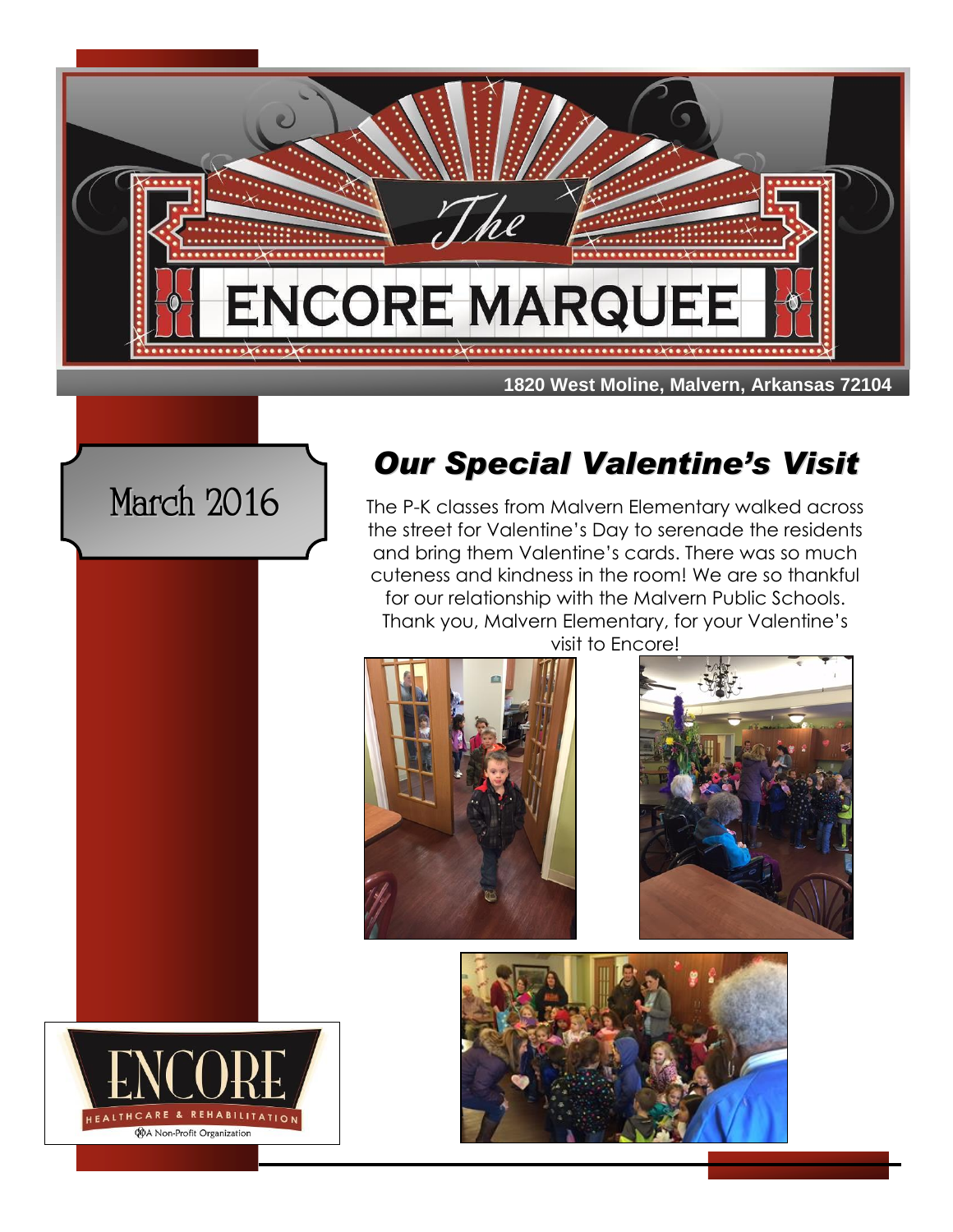## **Page 2 of 4 The Encore Marquee**

#### **Inspirational Quote of the Month**

"The best and most beautiful things in the world cannot be seen or even touched - they must be felt with the heart."

-Helen Keller

 $\overline{a}$ 

#### $h_{\text{max}}$   $h_{\text{max}}$ **Happy Birthday!**

| 3/03 |
|------|
| 3/16 |
| 3/17 |
| 3/17 |
| 3/20 |
| 3/26 |
| 3/30 |
| 3/31 |
|      |

#### **Employees:**

| Donna Hughes         | 3/04 |
|----------------------|------|
| <b>Tera Echolds</b>  | 3/08 |
| Alicia Pollen        | 3/10 |
| Nancy Norwood        | 3/10 |
| Kayla Graham         | 3/15 |
| <b>April Collins</b> | 3/30 |
| Mary Long            | 3/31 |



# **Encore's Mardi Gras Mania**

Encore Residents enjoyed a fun day celebrating Mardi Gras. We had our annual parade at the facility and then were treated to the sounds of Rocking Steve Lee. *"Laissez les bon temps rouler!"*









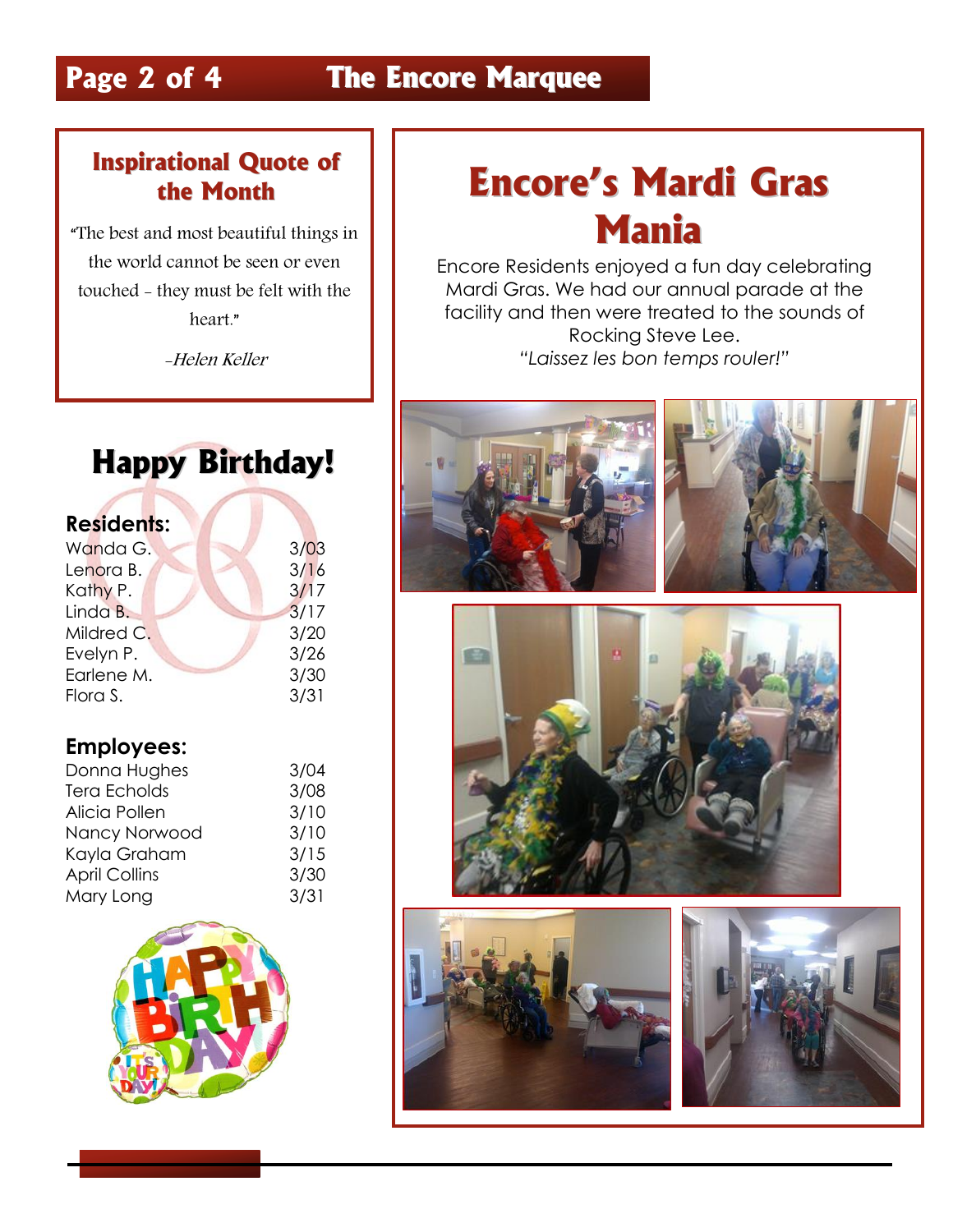# *Malvern/HSC Chamber of Commerce Business After Hours*

Encore Healthcare & Rehabilitation recently hosted the Malvern/Hot Spring County Chamber of Commerce "Business after Hours" meeting. We celebrated with a Mardi Gras theme, which was a big success. A huge thank you to Mr. Jude Sittig for coming out and cooking his delicious gumbo for us, and thank you to all the staff for making this a great evening for both Encore and the Chamber.





*Our mission is to enable our residents to live life to its fullest, regardless of age or health, with compassion, understanding, respect, dignity, and caring support.*

### **Upcoming Events: Mark your Calendars!**

- Add to our Story Activity March  $11<sup>th</sup>$  at 10:00 AM
- St. Patrick's Day Activity Luck of the Irish March 17th at 10:00 AM
- Easter Craft: Making Hats March 24th at 2:00 PM
- Crazy Outfit Parade March 29th at 2:00 PM

Check out our activity calendar for all of our upcoming events in March!